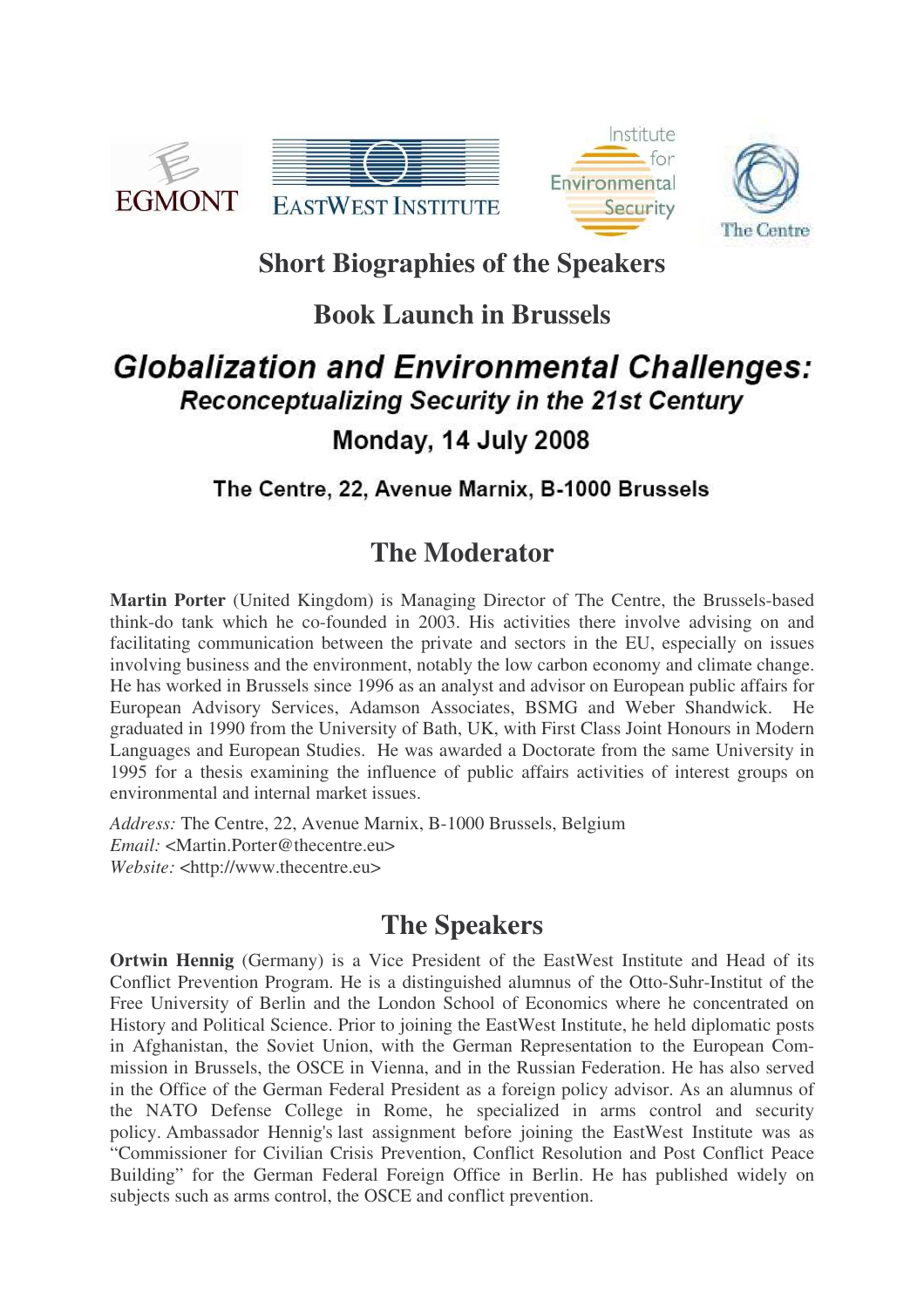*Address*: Amb. Ortwin Hennig, EastWest Institute, Brussels Centre, 83-85 Rue de la Loi, 1040 Brussels, Belgium. *Email*: <*ohennig@ewi.info>. Website*: <http://www.ewi.info/>.

**Hans Günter Brauch** (Germany): Dr. phil. habil, Adj. Prof. (Privatdozent) at the Faculty of Political Science and Social Sciences, Free University of Berlin; since 2005 fellow at the Institute on Environment and Human Security of the United Nations University (UNU-EHS) in Bonn; since 1987 chairman of Peace Research and European Security Studies (AFES-PRESS). He was guest professor of international relations at the universities of Frankfurt on Main, Leipzig and Greifswald and at the teachers training college in Erfurt. From 1976-1989 he was research associate at Heidelberg and Stuttgart universities, a research fellow at Harvard and Stanford University and he was also teaching at the universities of Darmstadt, Tübingen, Stuttgart and Heidelberg.

*Publications*: He has published 63 books, studies and reports in English and German; 143 book chapters, 78 articles in journals on security, armament, climate, energy and migration policies and on Mediterranean issues, about 100 internet publications of keynote speeches and conference presentations. Recent *German* monographs: (Co-ed. with H. v.d. Graaf, J. Grin, W. Smit): *Militärtechnikfolgenabschätzung und präventive Rüstungskontrolle*, 1997; *Klimapolitik der Schwellenstaaten Südkorea, Mexiko und Brasilien; Osterweiterung der Europäischen Union. Umwelt- und Energiepolitik der Tschechischen Republik*, 2000. Books in English: (Co-ed. with D.L. Clark): *Decisionmaking for Arms Limitation - Assessments and Prospects,* 1983; (Ed.): *Star Wars and European Defence - Implications for Europe: Perceptions and Assessments*, 1987; (Co-author with R. Bulkeley): *The Anti-Ballistic Missile Treaty and World Security*, 1988; (Ed.): *Military Technology, Armaments Dynamics and Disarmament*, 1989; (Co-ed. with R. Kennedy*): Alternative Conventional Defense Postures in the European Theater*, Vol. 1: *The Military Balance and Domestic Constraints*, 1990; Vol. 2: *Political Change in Europe: Military Strategy and Technology*, 1992; Vol. 3: *Military Alternatives for Europe after the Cold War*, 1993; (Co-ed. with H.J. v.d. Graaf, J. Grin; W. Smit): *Controlling the Development and Spread of Military Technology*, 1992; (Co-ed. with A. Marquina): *Confidence Building and Partnership in the Western Mediterranean. Tasks for Preventive Diplomacy and Conflict Avoidance,* 1994; *Energy Policy in North Africa (1950- 2050). From Hydrocarbon to Renewables*, 1997; (Co-ed. with A. Marquina, A. Biad): *Euro-Mediterranean Partnership for the 21 st Century,* 2000; (Co-ed. with A Marquina): *Political Stability and Energy Cooperation in the Mediterranean* (2000); *Liberalisation of the Energy Market for Electricity and Gas in the European Union: a Survey and implications for the Czech Republic,* 2002; *Security and Environment in the Mediterranean. Conceptualising Security and Environmental Conflicts*, 2003; *Environmental Dimension of Human Security: Freedom from Hazard Impact* and *Threats, Challenges*, *Vulnerabilities and Risks in Environmental and Human Security*, 2005.

*Address*: PD Dr. Hans Günter Brauch, Alte Bergsteige 47, 74821 Mosbach, Germany. *Email*: <br/> <br/> <br/>  $\triangle$  afes-press.de> *Website*: < http://www.afes-press.de> and <http://www.afes-press-books.de/>.

**Úrsula Oswald Spring** (Mexico), full time professor/researcher at the National University of Mexico (UNAM) in the Regional Multidisciplinary Research Center (CRIM) and first MunichRe Foundation Chair on Social Vulnerability at the United National University Institute for Environment and Human Security (UNU-EHS) for 2005-2009. She was the first Secretary General of the Colegio de Tlaxcala; General Attorney of Ecology in the State of Morelos (1992-1994) and National Delegate of the Federal General Attorney of Environment from 1994-1995. As Minister of Ecological Development in the State of Morelos (1994-1998) she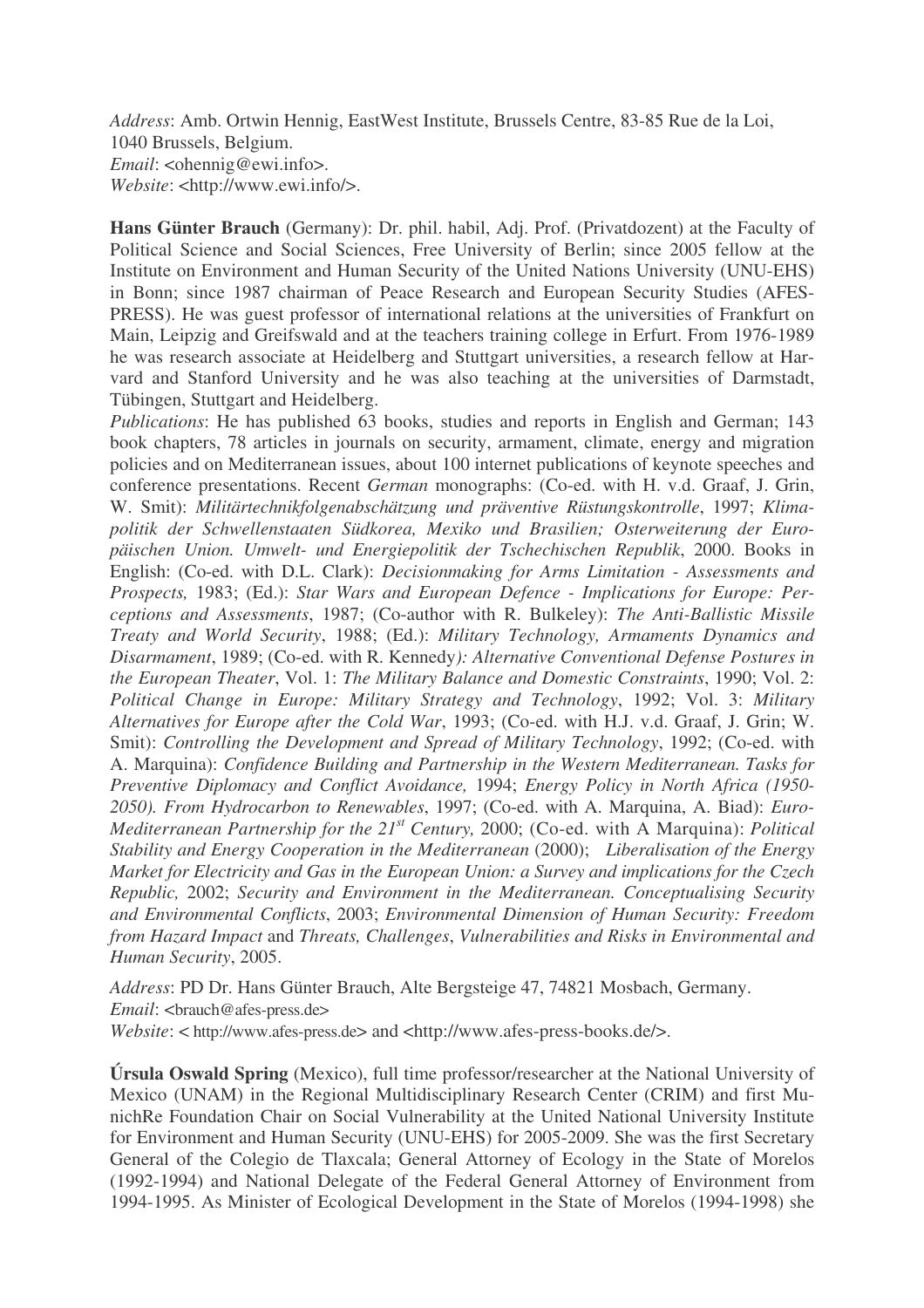planted over 30 million trees, promoted environmental education from childhood on and produced drinking water for the whole population with a reduction of 65% in infant mortality due to water-born illnesses. Between 1998 and 2000, she was President of the International Peace Research Association, and later General Secretary of the Latin-American Council for Peace Research (2002-2006). She studied medicine, clinical psychology, anthropology, ecology, classical and modern languages and obtained her Ph.D from the University of Zürich (1978). For her scientific work she received the *Price Sor Juana Inés de la Cruz* (2005), the *Environmental Merit in Tlaxcala*, Mexico (2005. 2006); the *Price of Development of the UN* in Geneva. She was recognized as *Women Academic in UNAM* in 1990 and 2000; *Women of the Year* 2000. She works on non-violence and sustainable agriculture with groups of peasants and women and is the representative for Latin American of *Diverse Women for Diversity*.

She has written 45 books and more than 315 scientific articles and book chapters on sustainability, water, gender, development, poverty, drug consumption, brain damage due to under-nourishment, peasantry, social vulnerability, genetic modified organisms, bioethics and human, gender and environmental security, peace and conflict resolution, democracy and conflict negotiation. Among her major publications are: (Co-author with Rudolf Strahm): *Why we are so poor?* (translated into 17 languages, 1.5 million copies); *Unterentwicklung als Folge von Abhängigkeit* (Berne: Lang, 1978); *Mercado y Dependencia* (México, D.F.: Ed. Nueva Imagen, 1979); *Piedras en el Surco* (México, D.F.: UAM-X, 1983); *Campesinos Protagonistas de su Historia: la Coalición de los Ejidos Colectivos de los Valles del Yaqui y Mayo, una Salida a la Cultura de la Pobreza* (México, D.F.: UAM-X, 1986); *Estrategias de Supervivencia en la Ciudad de México* (Cuernavaca: CRIM/UNAM, 1991); *Fuenteovejuna o Caos Ecológico* (Cuernavaca: CRIM/UNAM, 1999); (Ed.): *Peace Studies from a Global Perspective: Human Needs in a Cooperative World* (New Delhi: Mbooks, 2000); (Co-author with Mario Salinas): *Gestión de Paz, Democracia y Seguridad en América Latina* (México, D.F.: UNAM-CRIM/Coltlax, Böll, 2002); (Ed.): *El recurso agua en el Alto Balsas* (México, D.F.: IGF, CRIM/UNAM, 2003); (Ed.): *Soberanía y Desarrollo Regional. El México que queremos* (México, D.F.: UNAM, 2003); (Ed.): *Resolución noviolenta de conflictos en sociedades indígenas y minorías* (México, D.F.: CLAIP, IPRA & Böll Fundation, COLTLAX, 2004); *El valor del agua: una visión socioeconómica de un Conflicto Ambiental* (COLTLAX, CONACYT, 2005); (Ed.): *International Security, Peace, Development, and Environment*, Book 39: *Encyclopaedia on Life Support Systems* (Paris: UNESCO - EOLSS, UK, online); *Gender and Disasters* (Bonn: UNU-EHS, 2007).

*Address:* Prof. Dr. Úrsula Oswald Spring, Priv. Río Bravo Núm.1, Col Vistahermosa, Cuernavaca, Morelos, 62290 México.

*Email:* <uoswald@gmail.com> and <uoswald @servidor.unam.mx>

*Website:* <http://www.afes-press.de/html/download\_oswald.html>.

**Tom Spencer** (United Kingdom) is Executive Director of the European Centre for Public Affairs and Visiting Professor of Public Affairs at Brunel University, Uxbridge. He worked for Peat Marwick Mitchell & Co and was then Assistant to the Director of the "Britain in Europe" Referendum Campaign in 1975. He worked in the United States Senate and then joined J Walter Thompson & Co where he was responsible for the Guinness advertising. He was Associate Dean of Templeton College, Oxford from 1984-1989 and founding Executive Director of the European Centre for Public Affairs from 1987 to 1989. A Member of the European Parliament for Derbyshire from 1979 to 1984 and for Surrey from 1989 – 1999, he was Chairman of the Conservatives in the European Parliament (the British Section of the European People's Party Group) 1994-97 and Chairman of the EP-Czech Joint Parliamentary Committee for the same period. From 1997-99 he was President of the European Parliament's Committee on Foreign Affairs, Human Rights and Defence Policy. As a committed environmentalist he was, from 1995-99, President of GLOBE International (Global